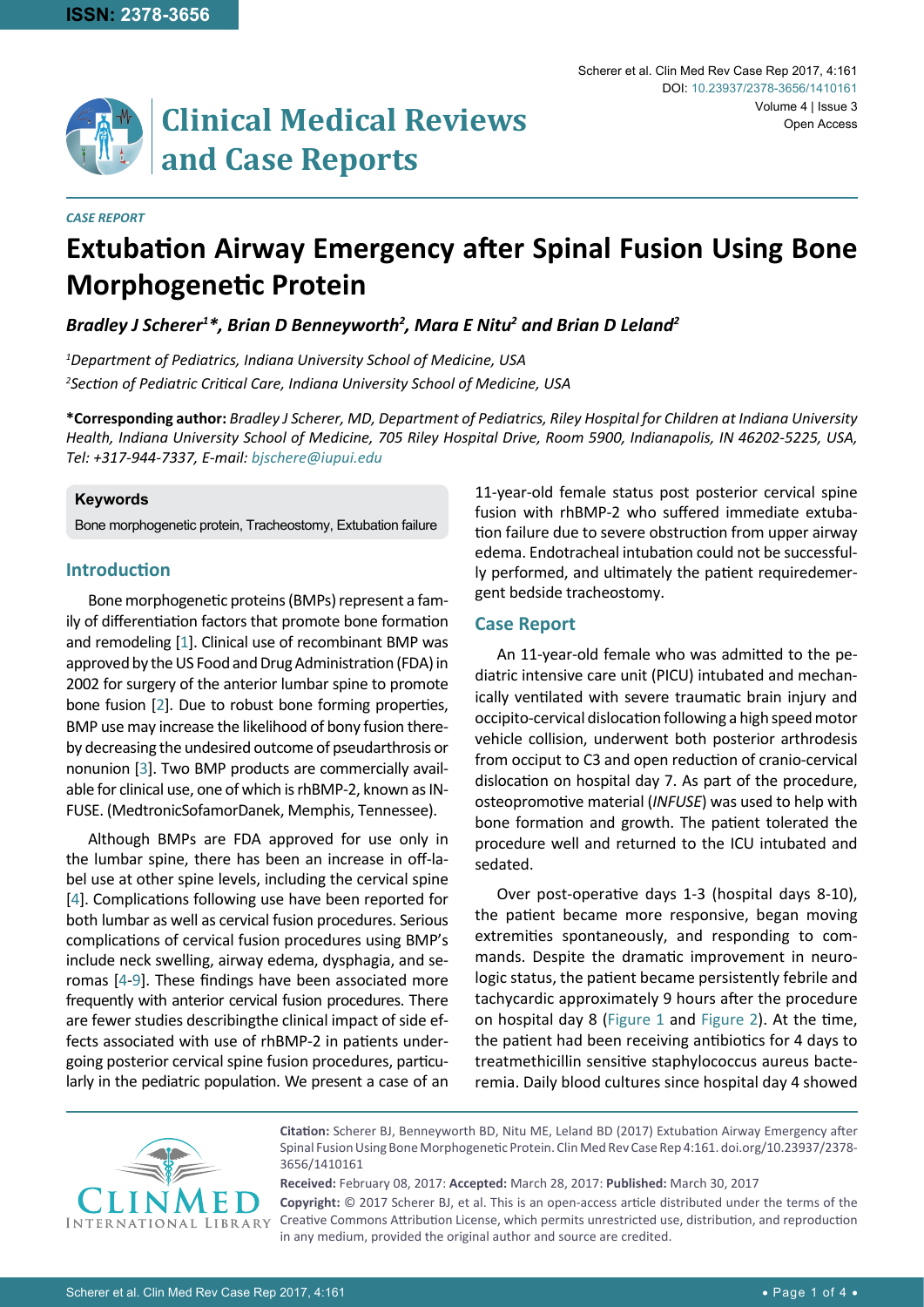<span id="page-1-0"></span>

<span id="page-1-1"></span>

no growth, blood counts were reassuring, and daily chest x-rays showed stable right lower lobe airspace disease consistent with atelectasis.

On hospital day 10 (53 hours post-operation), the patient demonstrated good lung compliance requiring minimal ventilator settings and low oxygen requirements. Her sedation was weaned and she was appropriately responsive to commands. Tracheal extubation was performed in the PICU. Upon removal of the endotracheal tube, the patient demonstrated severe distress with forceful retractions but undetectable air exchange on exam, suggesting severe upper airway obstruction. Saturations quickly fell to below 50% and bag-mask ventilation was initiated. Rapid sequence intubation was attempted without the ability to visualize the vocal cords due to a beefy red and grossly edematous tongue, epiglottis, and posterior oropharynx. The anesthesia team was called to the bedside for assistance with emergent airway management and additional attempts were made to secure an oral-tracheal airway, including direct laryngoscopy and fiberoptic bronchoscopy, all of which were unsuccessful. Ultimately, general surgery performed an emergent bedside tracheostomy.

After the event, the patient was noted to have progressive tongue swelling and continued to be febrile and tachycardic over the next week. Patient continued to undergo infectious workup, including daily complete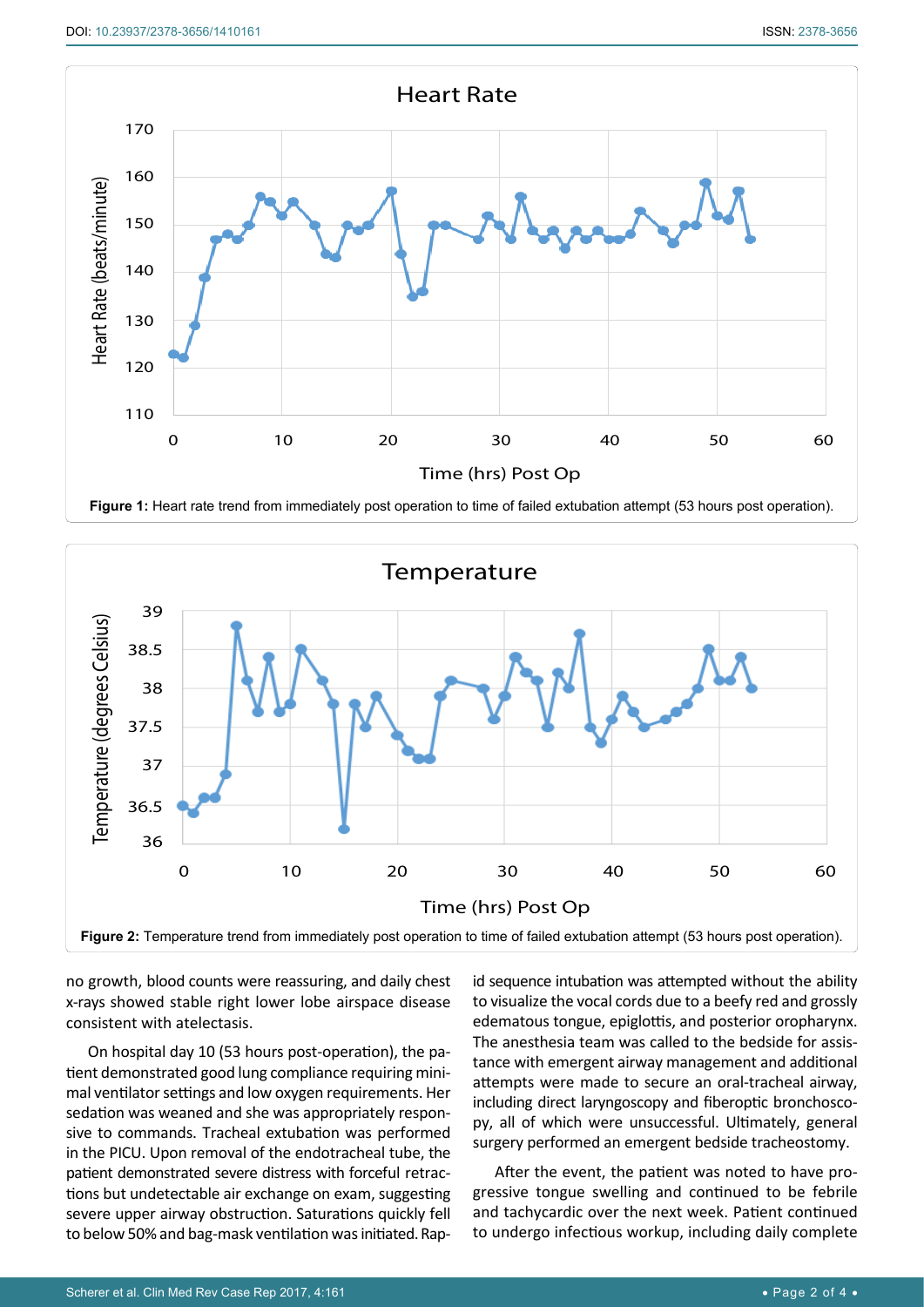blood counts, daily blood cultures, daily chest x-rays, and an abdominal ultrasound looking for splenic abscess in the days following the failed extubation attempt. Other than a white blood cell count of 29.1 k the day after the event (which declined over the next several days), all blood cultures and the abdominal ultrasound were unremarkable for an infectious process. Furthermore, daily chest x-rays continued to show stable right lower lobe airspace disease consistent with atelectasis. Fortunately, the patient was able to be weaned to room air through her tracheostomy over the 3 days following her tracheostomy. She remained hospitalized for a total of 45 days receiving inpatient rehabilitation for her traumatic brain injury. She was ultimately discharge home without the need for supplemental oxygenation. 9 months later, at the time of this submission; patient has not yet been decannulated.

#### **Discussion**

Our patient had undergone a posterior cervical fusion with rhBMP 2 (INFUSE), and likely,the emergency upper airway obstruction complicating her tracheal extubation were related to rhBMP-2's associated inflammatory response.Researchers have looked into the mechanism of action that results in the inflammatory response associated with rhBMP-2. The proposed mechanism for the soft tissue edema occurs via activation of endothelial cells and stimulation of vascular endothelial growth factor [[10](#page-2-5)-[12](#page-3-0)]. As BMP activates the pathways required to promote bony fusion, it initiates these inflammatory pathways as well, contributing to tissue edemamanifesting as neck swelling and dysphagia [[5](#page-2-6),[13](#page-3-1),[14](#page-3-2)]. Furthermore, the coupling of osteogenesis with angiogenesis is hypothesized to resultin leaky, immature blood vessels that contribute to increased fluid in adjacent tissues [[8\]](#page-2-7). As a result, perioperative steroids have been describes as good therapeutic agents that may help prevent these complications [\[6](#page-2-8),[15](#page-3-3),[16\]](#page-3-4). Our patient did not receive perioperative steroids.

This discussion requires distinction between the soft tissue edema caused by rhBMP-2 and soft tissue edema from the fusion operation itself. Timing of the onset of edema is useful in this instance. Literature identifies swelling complications occurring immediately after cervical fusion surgery as likely secondary to prolonged or excessive retraction on the anterior cervical soft tissues. On the contrary, cervical swelling associated with rhB-MP-2 usage occurred on average postoperative day 4.2 [[6](#page-2-8)]. Our patient did not appear to demonstrate signs or symptoms of cervical soft tissue edema during her immediate postoperative course, but rather at the time of extubation (53 hours/2.2 days post-op).

We use this case to highlight the importance of extreme vigilanceregarding airway management for patients in whom BMP's is used both for anterior but also posterior cervical spine fusion. Because of the morbidity experienced by the patient, we encourage other practitioners to acknowledge this patient population as high

risk for airway swelling and implement processes to safeguard them such as increased vigilance and awareness of the progressive swelling, caution against early extubation, increased utilization of leak pressures, potential perioperative steroids, and consideration of primary tracheostomy depending on the clinical context.

#### **Funding Source**

No funding was secured for this study.

#### **Financial Disclosure**

The authors have no financial relationships relevant to this article to disclose.

#### **Conflict of Interest**

The authors have no conflicts of interest to disclose.

#### **Contributors' Statement Page**

Bradley J. Scherer and Brian D Leland: Drs. Scherer and Leland conceptualized and designed the case report, drafted, revised, and approved the final manuscript as submitted.

#### **References**

- <span id="page-2-0"></span>1. [Urist MR, Huo YK, Brownell AG, Hohl WM,](https://www.ncbi.nlm.nih.gov/pubmed/6320184) Buyske J, et al. [\(1984\) Purification of bovine bone morphogenetic protein](https://www.ncbi.nlm.nih.gov/pubmed/6320184)  [by hydroxyapatite chromatography. Proc Natl Acad Sci U](https://www.ncbi.nlm.nih.gov/pubmed/6320184)  [S A 81: 371-375.](https://www.ncbi.nlm.nih.gov/pubmed/6320184)
- <span id="page-2-1"></span>2. [https://www.fda.gov/ohrms/dockets/ac/04/brief](https://www.fda.gov/ohrms/dockets/ac/04/briefing/4024b1_05_DRAFT SSED.htm)[ing/4024b1\\_05\\_DRAFT%20SSED.htm](https://www.fda.gov/ohrms/dockets/ac/04/briefing/4024b1_05_DRAFT SSED.htm)
- <span id="page-2-2"></span>3. [Burkus JK, Sandhu HS, Gornet MF, Longley MC \(2005\) Use](http://journals.lww.com/jbjsjournal/Abstract/2005/06000/Use_of_rhBMP_2_in_Combination_with_Structural.4.aspx)  [of rhBMP-2 in combination with structural cortical allografts:](http://journals.lww.com/jbjsjournal/Abstract/2005/06000/Use_of_rhBMP_2_in_Combination_with_Structural.4.aspx)  [clinical and radiographic outcomes in anterior lumbar spinal](http://journals.lww.com/jbjsjournal/Abstract/2005/06000/Use_of_rhBMP_2_in_Combination_with_Structural.4.aspx)  [surgery. J Bone Joint Surg Am 87: 1205-1212.](http://journals.lww.com/jbjsjournal/Abstract/2005/06000/Use_of_rhBMP_2_in_Combination_with_Structural.4.aspx)
- <span id="page-2-3"></span>4. [Cahill KS, Chi JH, Day A, Claus EB \(2009\) Prevalence,](https://www.ncbi.nlm.nih.gov/pubmed/19567440) com[plications, and hospital charges associated with use of](https://www.ncbi.nlm.nih.gov/pubmed/19567440)  [bone-morphogenetic proteins in spinal fusion procedures.](https://www.ncbi.nlm.nih.gov/pubmed/19567440)  [JAMA 302: 58-66.](https://www.ncbi.nlm.nih.gov/pubmed/19567440)
- <span id="page-2-6"></span>5. [Shields LB, Raque GH, Glassman SD, Campbell M,](https://www.ncbi.nlm.nih.gov/pubmed/16508549) Vitaz T, [et al. \(2006\) Adverse effects associated with high-dose re](https://www.ncbi.nlm.nih.gov/pubmed/16508549)[combinant human bone morphogenetic protein-2 use in ante](https://www.ncbi.nlm.nih.gov/pubmed/16508549)[rior cervical spine fusion. Spine \(Phila Pa 1976\) 31: 542-547.](https://www.ncbi.nlm.nih.gov/pubmed/16508549)
- <span id="page-2-8"></span>6. [Smucker JD, Rhee JM, Singh K, Yoon ST, Heller JG \(2006\)](https://www.ncbi.nlm.nih.gov/pubmed/17108835)  [Increased swelling complications associated with off-label](https://www.ncbi.nlm.nih.gov/pubmed/17108835)  [usage of rhBMP-2 in the anterior cervical spine. Spine \(Phi](https://www.ncbi.nlm.nih.gov/pubmed/17108835)[la Pa 1976\) 31: 2813-2819.](https://www.ncbi.nlm.nih.gov/pubmed/17108835)
- 7. [Singh K, Ahmadinia K, Park DK, Nandyala SV,](https://www.ncbi.nlm.nih.gov/pubmed/24026158) Marquez-Lara [A, et al. \(2014\) Complications of spinal fusion with utilization of](https://www.ncbi.nlm.nih.gov/pubmed/24026158)  [bone morphogenetic protein: a systematic review of the litera](https://www.ncbi.nlm.nih.gov/pubmed/24026158)[ture. Spine \(Phila Pa 1976\) 39: 91-101.](https://www.ncbi.nlm.nih.gov/pubmed/24026158)
- <span id="page-2-7"></span>8. [Lindley TE, Dahdaleh NS, Menezes AH, Abode-Iyamah KO](https://www.ncbi.nlm.nih.gov/pubmed/21529186)  [\(2011\) Complications associated with recombinant human](https://www.ncbi.nlm.nih.gov/pubmed/21529186)  [bone morphogenetic protein use in pediatric craniocervical](https://www.ncbi.nlm.nih.gov/pubmed/21529186)  [arthrodesis. J Neurosurg Pediatr 7: 468-474.](https://www.ncbi.nlm.nih.gov/pubmed/21529186)
- <span id="page-2-4"></span>9. [Vaidya R, Carp J, Sethi A, Bartol S, Craig J, et al. \(2007\)](https://www.ncbi.nlm.nih.gov/pubmed/17387522)  [Complications of anterior cervical discectomy and fusion](https://www.ncbi.nlm.nih.gov/pubmed/17387522)  [using recombinant human bone morphogenetic protein-2.](https://www.ncbi.nlm.nih.gov/pubmed/17387522)  [Eur Spine J 16: 1257-1265.](https://www.ncbi.nlm.nih.gov/pubmed/17387522)
- <span id="page-2-5"></span>10. [Shahlaie K, Kim KD \(2008\) Occipitocervical fusion using re](https://www.ncbi.nlm.nih.gov/pubmed/18827703)[combinant human bone morphogenetic protein-2: adverse](https://www.ncbi.nlm.nih.gov/pubmed/18827703)